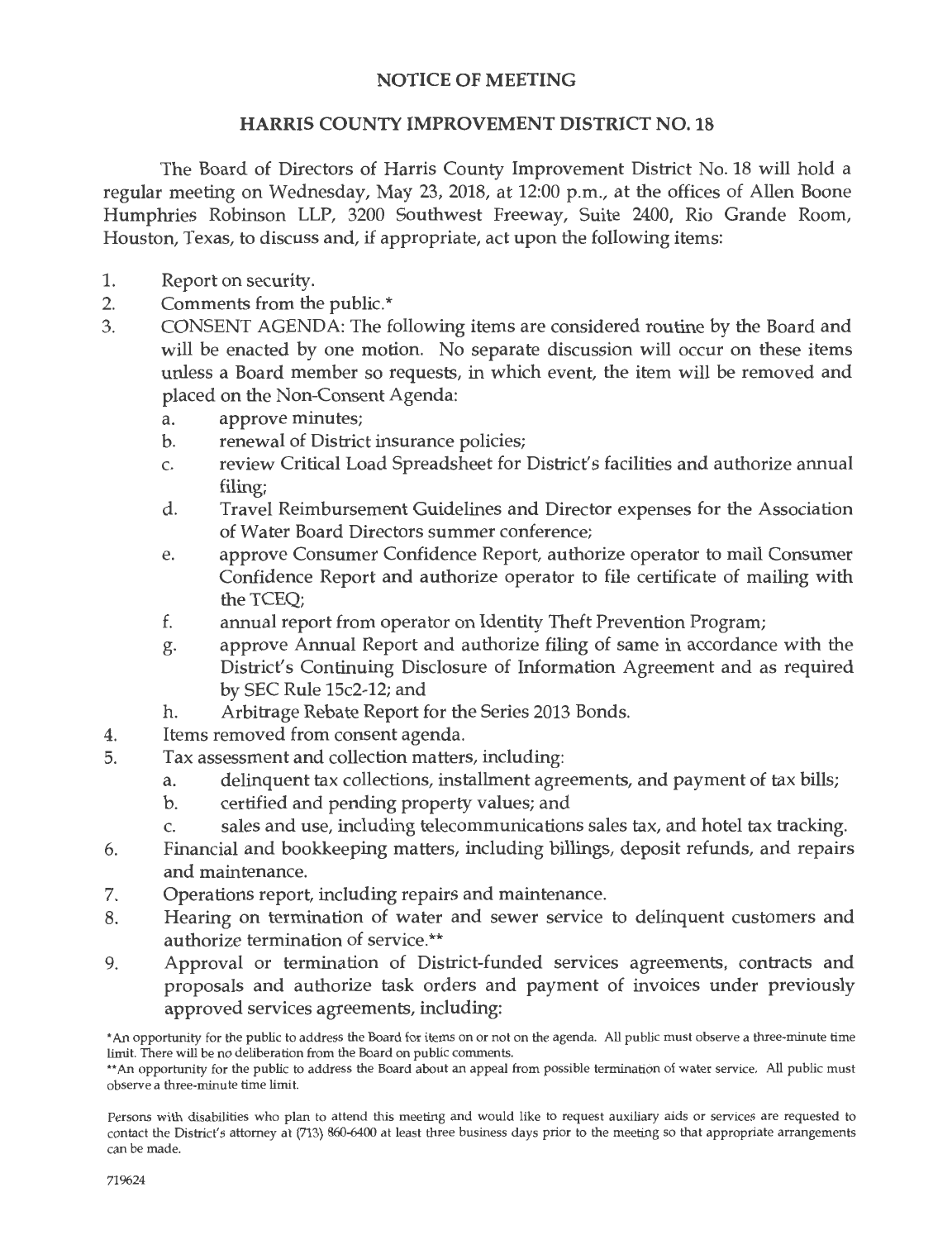- a. Supplement to Conduit Purchase Agreement (City Plaza Drive);
- b. James Construction Group, LLC; Lake Plaza Drive curb and sidewalk modifications;
- c. C.L. Davis Task Order No. 008-18-011; Construction Staking Services for CityPlace Roadways Phase II;
- d. C.L. Davis Task Order No. 008-18-012; Water meter easement for Palmetto Transoceanic, LLC;
- e. Halff Associates Task Order No. 064-18-010; Construction Administration Services for CityPlace Roadways Phase II;
- f. Jones & Carter Task Order No. 021-18-013; Construction Management Services for CityPlace Roadways Phase II;
- g. Jones & Carter Task Order no. 021-18-015; Additional General Construction Management and Inspection Services for 2018
- h. Jones & Carter Task Order No. 021-18-014; Bidding Services for Pedestrian Trails - Nature Preserve Extension;
- i. Office of James Burnett Task Order No. 043-18-007; Construction Administration Services for City Place Roadways Phase II;
- j. Tolunay Wong Engineers Task Order No. 046-18-007; Construction Materials Testing Services for City Place Roadways Phase II;
- k. Tolunay Wong Engineers Task Order No. 046-18-008; Construction Materials Testing Services for Rehabilitation and Maintenance along Drainage Corridor l;and
- I. Tolunay Wong Engineers Task Order No. 046-18-009; Additional Construction Materials Testing Services for General Storm Water Construction.
- 10. Deeds and easements;
	- a. Electrical easement (CityPlace Owner's Association);
	- b. Utility easement (CityPlace Owner's Association);
	- c. Encroachment agreement with CityPlace Owner's Association (CityPlace Park (Lower Plaza)); and
	- d. Water meter easement (Palmetto Transoceanic LLC).
- 11. Engineering matters, including:
	- a. approve plans and specifications and authorize advertisement for bids or solicitation of proposals, if any;
		- i. Pedestrian Trails Nature Preserve Extension;
	- b. review bids/proposals, award contracts, and approve letter financing agreements;
		- i. CityPlace Roadways Phase II;
	- c. approve pay estimates, change orders, quantity adjustments and final acceptance, and direct engineer to notify insurance company of acceptance, as appropriate;
		- i. CityPlace Park (Lower Plaza) (Jones & Carter/Texas Wall & Landscape;
			- 1. Pay Estimate No. 2;
			- 2. Change Order No. 1 (Waterproofing and Storm Manhole Adjustments);

Persons with disabilities who plan to attend this meeting and would like to request auxiliary aids or services are requested to con tact the District's attorney at (713) 860-6400 at least three business days prior to the meeting so that appropriate arrangements can be made.